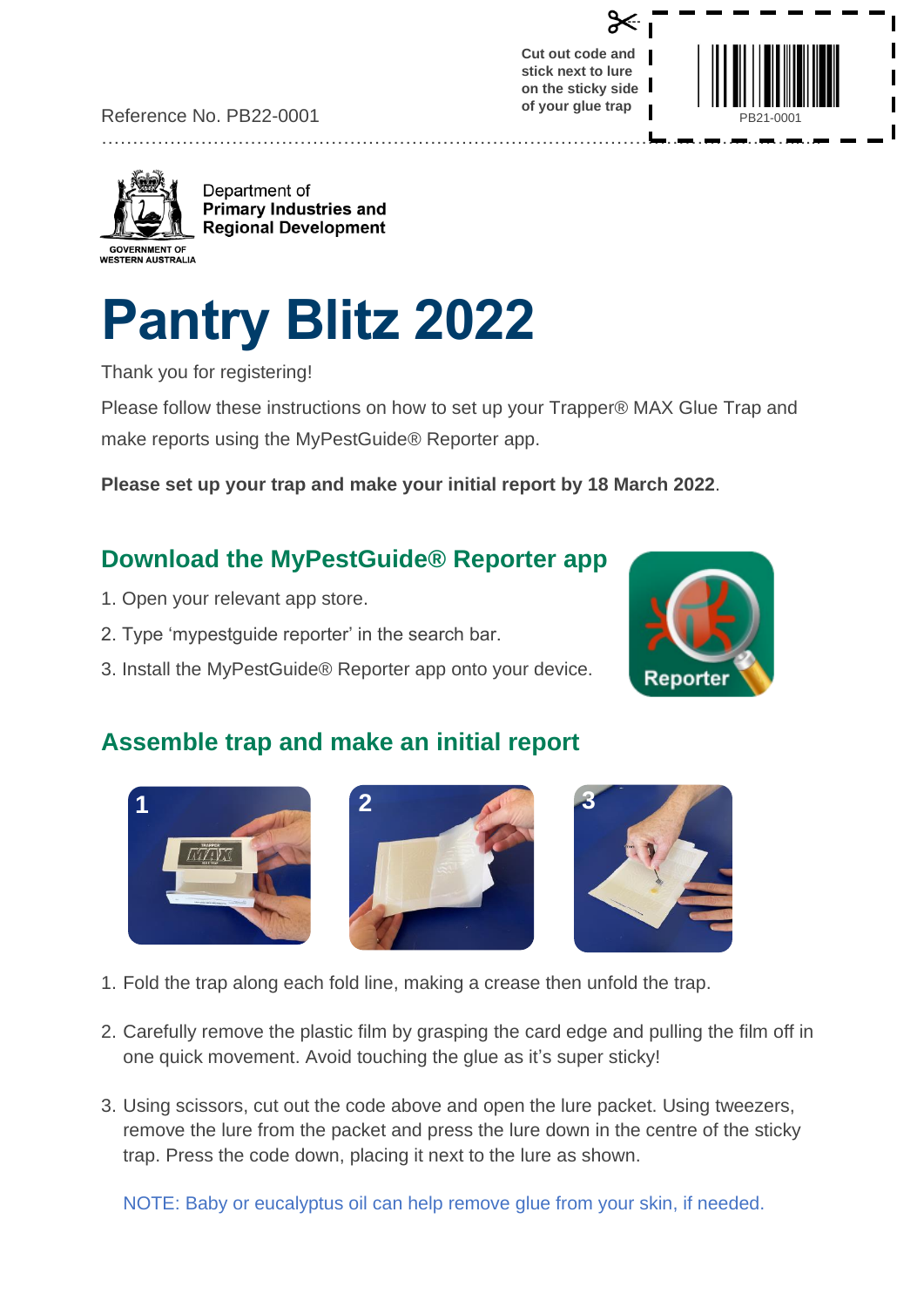- 4. Open the MyPestGuide® Reporter app. Click on the (+) symbol in the top right-hand corner. Next, click the camera icon and take a photo of the whole unfolded trap with the code and lure clearly visible.
- 5. Fill in report details:
	- **Location** Check the location (GPS) button is green.
	- **Send report to** Select '**Pantry Blitz**' *Click 'Show More' to see all options listed alphabetically*
	- **Where** type '**kitchen pantry**'
	- **I Found** type '**initial report**'.
- 6. Click on '**I am reporting a Location/Trap ID**' and press the **[||||]** icon to scan the barcode.
- 7. Assemble the trap using the fold lines and insert the tab into the slit as shown.
- 8. Place the assembled trap inside your pantry against a wall. Position the trap at least 10-30cm above the floor, away from damp or oily areas. Make sure the base is flat.
- 9. Using the MyPestGuide® Reporter app again, take two more photos - the trap placed on the shelf and the trap inside the pantry with the doors open showing the position of the trap.
- 10. Press '**Continue**', then enter:
	- Your State (e.g. WA)
	- Your registered email address (*IMPORTANT: Please use the same email address you registered with for the Pantry Blitz to make your reports)*
	- Your personal mobile phone details in case we need to call you direct

11.Finally, press '**Send**' to submit.

Congratulations, you have completed your initial report. The next one is due in one week (7 days). Set up a reminder in your phone and keep these instructions handy.

Please follow steps 1-8 for making weekly reports. A reminder email will also be sent.